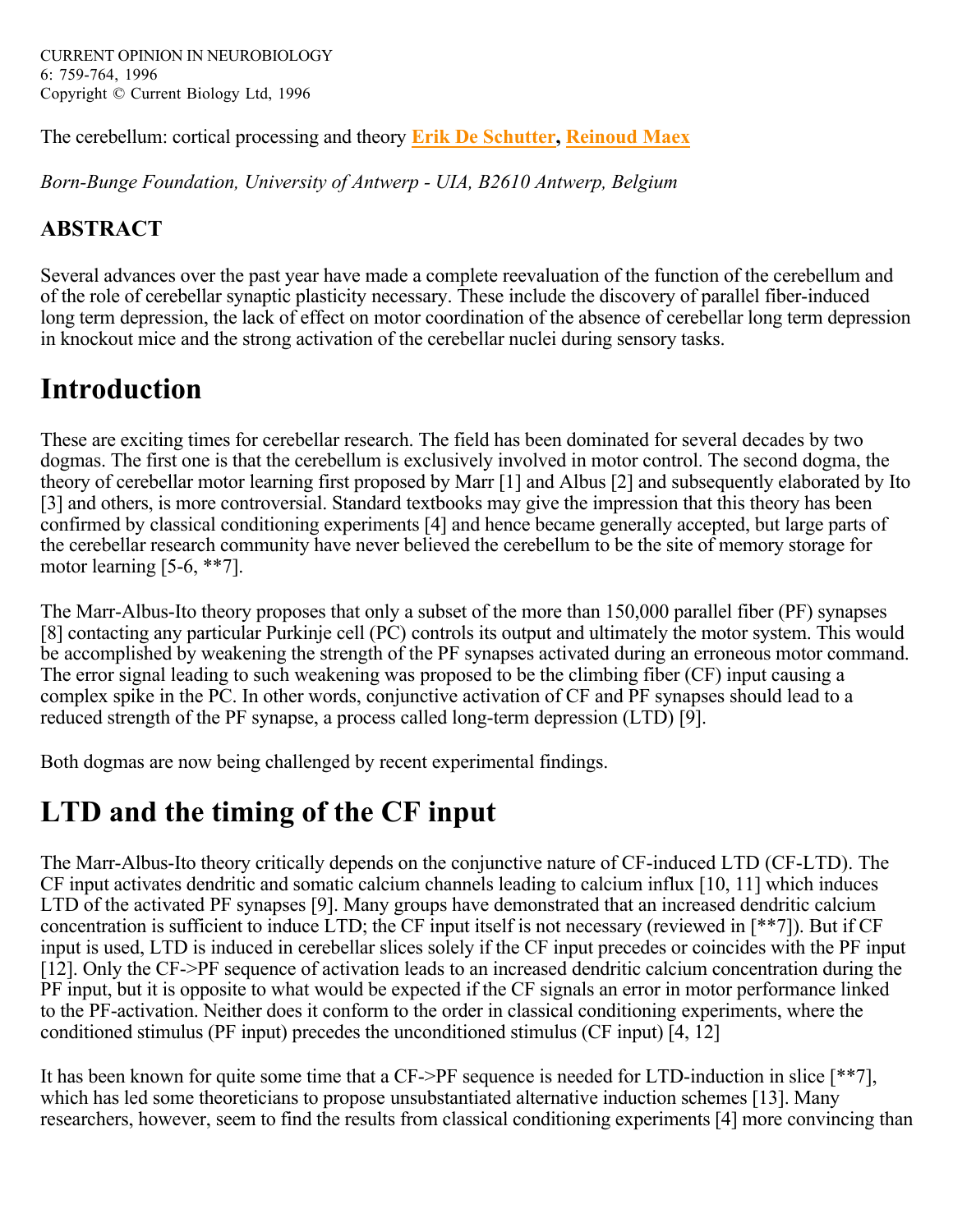the slice experiments [\*\*7, 12]. This is exemplified in a model of the biochemical pathways responsible for the induction of LTD in PCs [14], which depends on release of calcium from inositol triphosphate (IP3) sensitive stores [15] to learn particular time intervals between the PF and the CF input [14, 16]. This supposedly realistic model shows LTD induction for the PF-CF sequence [14] which is ineffective in slice [12]. Moreover it is unclear how robust the model would be to noisy input.



Fig. 1: Schematic representation of the pathways thought to be involved in the induction of three forms of LTD of PF synapses in PCs. Each pathways is coded by shadow (CF-LTD), italic (PF-LTD) or bold (NO-LTD) print. Note that these pathways may overlap to a large degree, e.g. CF-LTD requires activation of the AMPA and mGluR1 receptors of the PF synapse [9]. There are contradictory reports on whether the same holds true for NO-LTD [\*\*21, \*24], but it is likely that PKG activity alone (without PKC) is insufficient [25]. Activation of the AMPA receptor of the PF synapse is needed to induce CF-LTD (and PF-LTD), but the exact pathways involved are unknown (Na<sup>+</sup> influx through the receptor might be important [9]). It has not been demonstrated that mGluR1 activation is necessary for induction of PF-LTD, but this seems likely. Finally, it is quite possible that all these pathways are activated together to variable degrees during experiments which use conjunctive CF-PF stimuli to induce LTD. Abbreviations (see also text):  $DAG = 1.2$  diacylglycerol;  $PKC =$ protein kinase C; PKG = protein kinase G.

#### **Three forms of cerebellar LTD**

One of the questions with CF-LTD was how a CF input on the smooth dendrite can raise the calcium concentration close to the PF synapses located on the spiny dendrite. This was solved when calcium imaging experiments demonstrated that the complex spike causes activation of voltage-gated calcium channels everywhere in the dendritic tree [10], including the spiny dendrite. Computer modeling showed that localized PF inputs should also activate calcium channels [17] because of the high density of these channels in the spiny dendrite. This prediction was recently confirmed by two groups [\*\*18, \*19]. Eilers *et al.* [\*\*18] used confocal laser scanning microscopy to show that small focal PF inputs lead to transient localized increases in the dendritic calcium concentration, proportional to the size of the PF stimulus. Another study using two-photon excitation imaging demonstrated that even a single PF input activates calcium channels located on the dendritic spine [\*19]. Additionally, a subset of PF synapses was found where calcium influx through the AMPA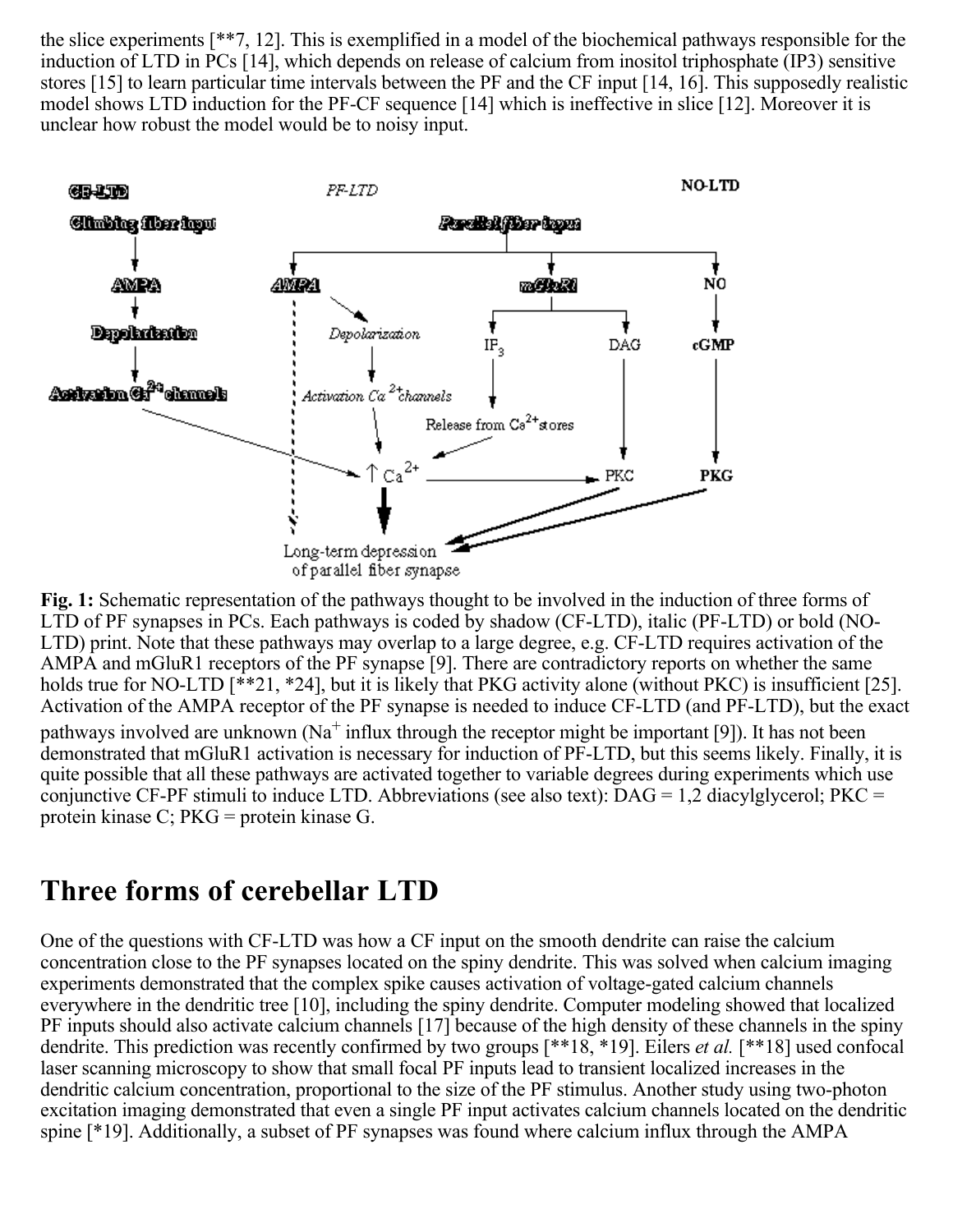receptor channel might be a second source of increased calcium [\*19]. More quantitative studies suggest, however, that the calcium fraction of the total synaptic current through AMPA receptor channels is less than 1% in PCs [20].

Whatever the contribution of calcium influx through synaptic channels, focal PF activation can lead to local calcium influx. As was pointed out by us [\*\*7], this PF-induced calcium inflow fulfills the biophysical requirements for the induction of LTD of the activated synapses (PF-LTD). The existence of PF-LTD has recently been confirmed experimentally [\*\*21]. PF stimulation at strengths sufficient to cause calcium inflow similar to that demonstrated by Eilers et al. [\*\*18] induced a LTD of the activated PF synapses which largely occluded further depression by CF-LTD [\*\*21]. Interestingly, under the same experimental conditions a second form of LTD was induced. This nitric oxide-dependent LTD (NO-LTD) affected PF synapses presumably not activated during the stimulus presentation. The role of NO in cerebellar LTD has been controversial for some time [9, 22] as NO synthase is notably absent in PCs and in the CFs which were assumed to release it [23]. Neuronal NO synthase is, however, present in PFs [23] and one study claims that NO application can replace the PF input in LTD induction [\*24]. There remain important issues to be resolved, like whether the NO application needs to be combined with an increased postsynaptic calcium concentration [\*24] or not [\*\*21, 25], if activated PFs always release NO and how NO-LTD interacts with CF-LTD [25].

As summarized in Fig. 1, we may now distinguish three forms of LTD at the PF synapse. CF-LTD, the `Marr-Albus-Ito form', is conjunctive and specific to the activated PF synapses. PF-LTD is non-conjunctive but also specific; while NO-LTD is maybe conjunctive but also diffuse, affecting distant non-activated PF synapses. Moreover, PF-LTD is more easibly induced in cerebellar slices than CF-LTD (Hartell, personal communication). In our opinion, the existence of PF-LTD and NO-LTD is an even more serious objection to the Marr-Albus-Ito theory of cerebellar learning than the CF->PF sequence needed for CF-LTD. It is indeed difficult to imagine how a non-conjunctive change in synaptic plasticity can co-exist with learning through conjunctive CF-LTD, as the PF-LTD would occlude learned patterns [\*\*21].

If cerebellar LTD is not a mechanism for motor learning, what is then its function? We have recently proposed that LTD of the PF synapse, complemented by the potentiation of inhibitory synapses on PCs [26], might be important in normalizing the total excitatory input onto a single PC [\*\*7]. The typical circuitry of the cerebellum does not provide for a feedback mechanism to regulate the balance between excitation and inhibition onto PCs. It seems that such a regulation would be essential in a cell which receives more than 150,000 excitatory inputs [8] onto a highly excitable dendrite [\*\*18, \*19]. PF-LTD [\*\*21] can provide such an autoregulatory mechanism by slowly reducing the strength of PF synapses when excessive excitation of a PC dendrite leads to calcium influx [\*\*7].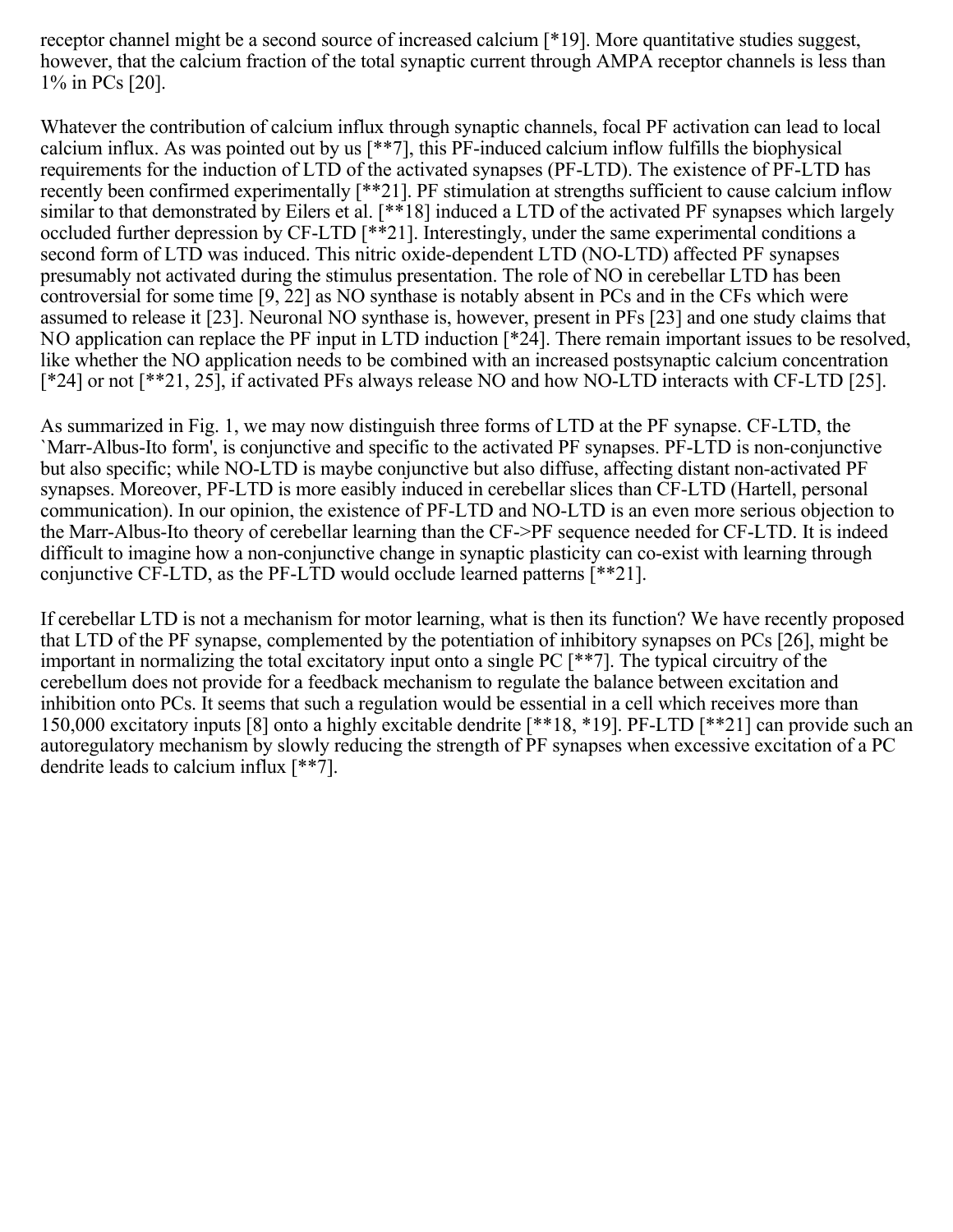

Fig. 2: A comparison between (A) the predictions made by the Marr-Albus-Ito theory of cerebellar motor learning and (B) the performance of knockout mice on tests of motor coordination and conditioning of the eyeblink reflex. The abbreviations in  $(B)$  refer to the mutant gene (see text) and the causal effects the specific knockout mice establish or disprove. Important differences between  $(A)$  and  $(B)$  are the strong dependence of motor function on single CF inputs, the weak link between LTD and classical conditioning and the absent connection between cerebellar LTD and motor coordination (GFAP mutant). It is unclear if the persistence of multiple CF inputs changes the properties of cerebellar LTD.

### **Knockout of classical conditioning**

Thompson and others have proposed that classical conditioning of the eyeblink reflex is experimental proof that the cerebellum is the memory site of motor learning [4, 16, 27] This work, which is largely based on lesion studies [27], is very controversial [5, 6, 28]. Available space does not allow us to reiterate these criticisms, but recent results from gene targeting experiments shed new light on this issue. The interpretation of motor performance and behavior in knockout mice is, however, complicated by the use of embryonic stem cells derived from a neurologically impaired strain of mice [\*29]. Therefore we will mainly compare different knockout experiments instead of considering the function of specific genes.

Over the last two years several mutants with impaired cerebellar LTD have been described. These include knockouts of genes encoding for metabotropic glutamate receptor type 1 (mGluR1) [30, 31], for the glutamate receptor d subunit (GluRd2) [32] and for glial fibrillary acidic protein (GFAP) [33]. Surprisingly, knockouts of protein kinase C gamma (PKC gamma), an enzyme necessary for the induction of LTD [9], did not show reduced LTD [\*\*34]. More important is that three of these mutant strains (mGluR1, GluRd2 and PKC gamma) showed persistent multiple CF innervation of PCs [35]. In normal rodents PCs are innervated by three to four CFs at postnatal day five. The supernumerary CFs are eliminated during the second and third postnatal weeks [36], resulting in a one-to-one relation between CFs and PCs at the age when rodents show adult motor behavior. These three mutants showed severe deficits in motor coordination [30-32, \*\*34], while the GFAP mutant with normal CF innervation did not [33]. The mutants with impaired cerebellar LTD showed reduced learning of the eyeblink reflex [30, 33], but these deficits are only partial and it remains to be proven [\*\*7] that they are caused solely by the absence [30] or decrease [33] of LTD. In this context the PKC gamma mutant may be more illuminating. It showed normal cerebellar LTD and normal, even facilitated, eyeblink conditioning, but severely impaired motor coordination [\*\*34]. These results, which are summarized in Fig. 2, suggest that the one-to-one relation between CFs and PCs is much more important than LTD for the normal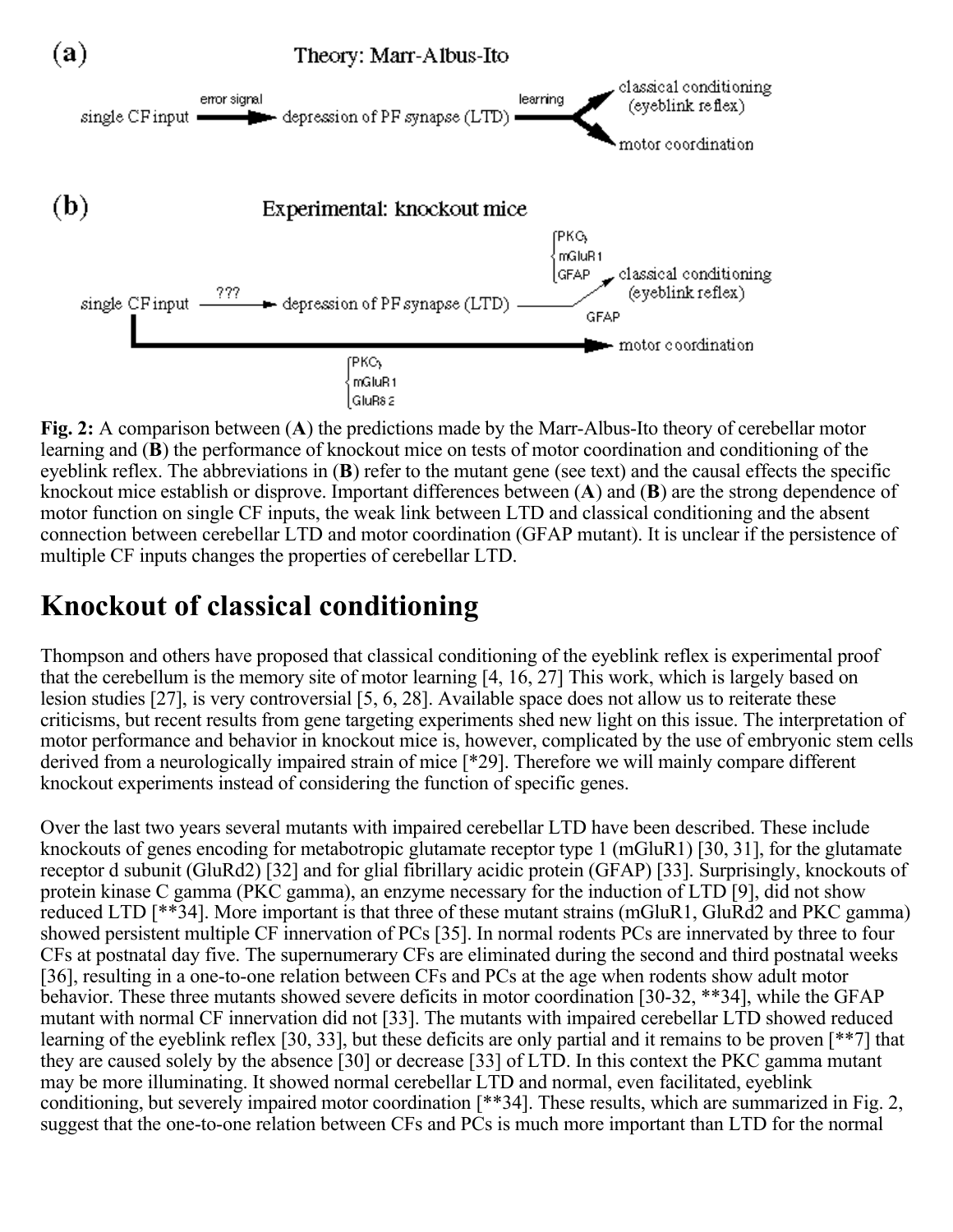motor function of the cerebellum. The GFAP and PKC gamma mutants suggest that LTD deficits and impaired eyeblink conditioning have very little impact on the motor behavior of the animal.

## **The mysterious function of the CF input**

The results just described demonstrate the importance of the single CF input to PCs. But if this input is not the teacher in motor learning as suggested by Marr [1] and Albus [2], what is then its function [37]? Llinás and coworkers have proposed that the CF is a clock which activates the proper PC assemblies at the right time [38, \* 39, 40]. Using multiple-microelectrode recordings of PCs they showed that the spatial and temporal organization of CF inputs is rhythmic and time-locked to motor activity [\*39]. Synchronous CF inputs show complex spatial patterns which change during sequences of movements. The authors conclude that these spatiotemporal activation patterns allow the control of individual muscles. It remains to be demonstrated, however, that CF activations in this area of the cerebellum are not just a reflection of sensory input instead of motor command signals [\*41]. It looks as if some of their results may be species specific, as rhythmic activation of CF inputs was not found in monkeys [42]. Similarly, this group has reported that the conduction time in rat CFs is independent of their length [38] supporting the clock-like synchronous arrival of CF signals everywhere in the cortex [40], but this result was not confirmed in cats [43].

#### **Brain mapping of new cerebellar functions**

If it is unclear how the cerebellum works, do we at least understand its function? Recent human brain mapping results suggest we do not, as the cerebellum is activated during many cognitive and language tasks without overt motor components [44], though some argue that some subconscious contribution of the motor system must be involved [45]. A recent functional MRI study [\*\*46] increases the challenge to any theory claiming an exclusive motor function for the cerebellum [45]. This study, which was specifically designed to test Bower's hypothesis that the cerebellum controls sensory acquisition instead of motor function [\*41], confirms and extends older PET-studies [47]. Dentate nucleus activity was increased whenever the subject had to make either a passive or active tactile discrimination [\*\*46]. Conversely, the lowest activity was present during a pure motor task. Bower interprets this as evidence that the cerebellum tunes sensory systems, sometimes through activation of the motor system, to improve perception [\*41]. Similarly, increased activation of the cerebellar vermis during explicit learning of a visuomotor task could be interpreted as an optimization of visual sensory acquisition [48-49]. Interestingly, suppression of (badly tuned ?) sensory input may reduce tremors in cerebellar patients [50].

## **Conclusion**

In our opinion, the implications of recent findings on the properties of cerebellar LTD [\*\*21] and the lack of correlation between deficient eyeblink conditioning and motor dysfunction [33] are too fundamental to retain the Marr-Albus-Ito theory. Attempts to redefine the theory of cerebellar motor learning [13, 51] fail to account for these findings and lack the clarity and detail of the original theories. New theories are needed, which may be found more easily by a bottom-up approach where first the physiological properties of cerebellar neurons are elucidated. Our detailed computer modeling of the PC [17, 52], for example, has led us to propose a new theory on the role of cerebellar synaptic plasticity [\*\*7].

Such an approach will prevent the use of inappropriate metaphores from computer technology [44, 51] when a new unifying theoretical framework is formulated to explain the cerebellar contribution to motor [6, 53], sensory [\*\*46], cognitive [44] and even autonomic [54] functions. But this will require more refined experimental studies to provide a better understanding of how, for example, motor control is executed by the brain [55].

#### **ACKNOWLEDGEMENTS**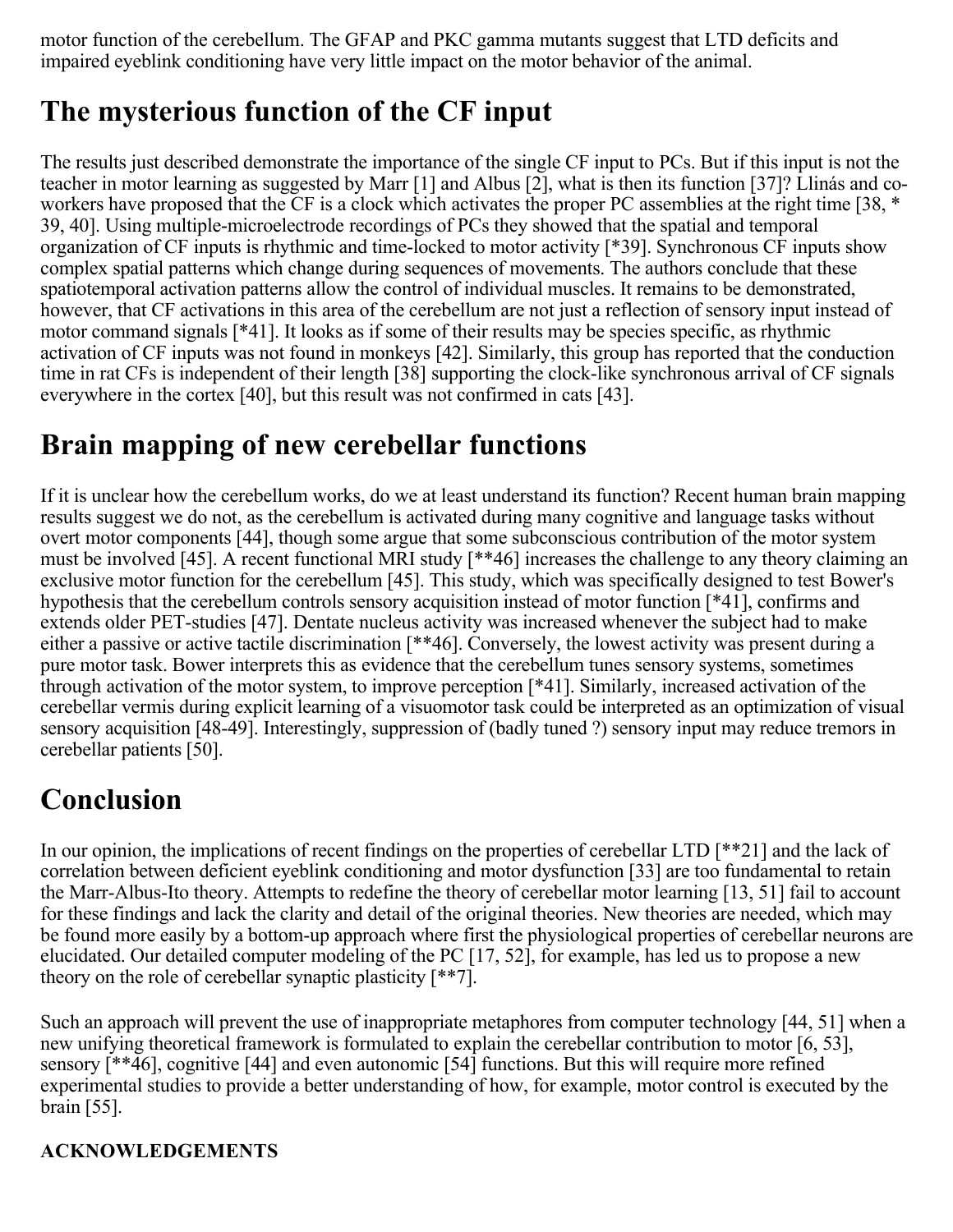Our work is supported by the University of Antwerp, the National Fund for Scientific Research (Belgium) and by NIMH RO1-MH52903.

#### **REFERENCES**

1. Marr DA: A theory of cerebellar cortex. J Physiol (London) 1969, **202**: 437-470.

2. Albus JS: A theory of cerebellar function. *Math Biosci* 1971, **10**: 25-61.

3. Ito M: The cerebellum and neural control. New York: Raven Press; 1984.

4. Thompson RF, Krupa DJ: Organization of memory traces in the mammalian brain. *Annu Rev Neurosci* 1994, 17: 519-549.

5. Welsh JP, Harvey JA: The role of the cerebellum in voluntary and reflexive movements. In *The cerebellum*  . Edited by RR Llinás, C Sotelo. New York: Springer-Verlag; 1992: 301-334. *revisited*

6. Bloedel JR, Bracha V: On the cerebellum, cutaneomuscular reflexes, movement control and the elusive engrams of memory. *Behav Brain Res* 1995, **68**: 1-44.

\*\*7. De Schutter E: Cerebellar long-term depression might normalize excitation of Purkinje cells: a hypothesis. *Trends Neurosci* 1995, 18: 291-295.

This paper reviews the experimental literature contradicting the Marr-Albus-Ito theory and presents a new theory on the role of cerebellar LTD. It is proposed that under physiological conditions LTD is autoinduced by PF inputs. LTD and other forms of Purkinje cell synaptic plasticity are part of a local negative feedback loop that prevents overstimulation of PCs by PF inputs, but they are not involved in any behavioral learning. The theory explains why it is difficult to induce LTD when normal inhibition is present and why inhibitory inputs are potentiated by the same calcium influx which induces LTD.

8. Harvey RJ, Napper RMA: Quantitative studies of the mammalian cerebellum. *Prog Neurobiol* 1991, 36: 437-463.

9. Linden DJ, Connor JA: Long-term synaptic depression. *Annu Rev Neurosci* 1995, **18**: 319-357.

10. Miyakawa H, Lev-Ram V, Lasser-Ross N, Ross WN: Calcium transients evoked by climbing fiber synaptic inputs in guinea pig cerebellar Purkinje neurons. *J Neurophysiol* 1992, **68**: 1178-1189.

11. Eilers J, Callewaert G, Armstrong CM, Konnerth A: Calcium signaling in a narrow somatic submembrane shell during synaptic activity in cerebellar neurons. *Proc Natl Acad Sci USA* 1995, **92**: 10272-10276.

12. Karachot L, Kado RT, Ito M: Stimulus parameters for induction of long-term depression in *in vitro* rat Purkinje cells. Neurosci Res 1994, 21: 161-168.

13. Houk JC, Buckingham JT, Barto AG: Models of the cerebellum and motor learning. *Behav Brain Sci* 1996, 19: 368-383.

14. Fiala JC, Grossberg S, Bullock D: Metabotropic glutamate receptor activation in cerebellar Purkinje cells as substrate for adaptive timing of the classically conditioned eye-blink response. *J Neurosci* 1996, 16: 3760-3774.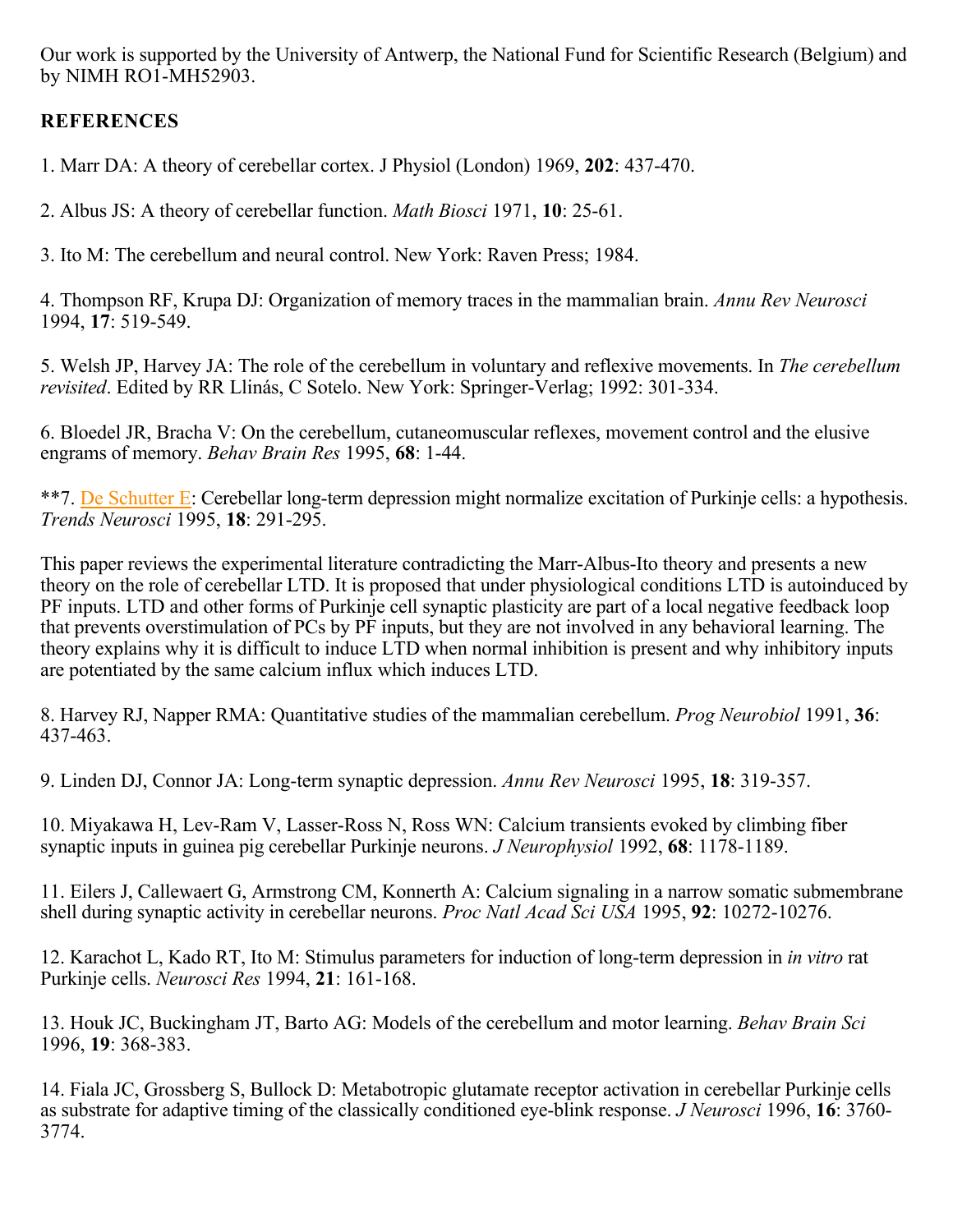15. Kasono K, Hirano T: Involvement of inositol trisphosphate in cerebellar long-term depression. *NeuroReport* 1995, **6**: 569-572.

16. Perrett SP, Mauk MD: Extinction of conditioned eyelid responses requires the anterior lobe of cerebellar cortex. *J Neurosci* 1995, **15**: 2074-2080.

17. De Schutter E, Bower JM: Simulated responses of cerebellar Purkinje cells are independent of the dendritic location of granule cell synaptic inputs. Proc Natl Acad Sci USA 1994, 91: 4736-4740.

\*\*18. Eilers J, Augustine GJ, Konnerth A: Subthreshold synaptic  $Ca^{2+}$  signaling in fine dendrites and spines of cerebellar Purkinje neurons. Nature 1995, 373: 155-158.

Subthreshold activation of PF synapses leads to voltage-gated calcium influx in the spiny dendrite. The authors claim that the calcium influx stays restricted to a dendritic compartment, consisting of spines and adjacent dendritic shaft, but demonstrate this only for somatic membrane potentials of -60 mV or lower.

\*19. Denk W, Sugimori M, Llinás RR: 2 types of calcium response limited to single spines in cerebellar Purkinje cells. *Proc Natl Acad Sci USA* 1995, **92**: 8279-8282.

This study extends the preceding one by demonstrating that a presumably single PF input can activate calcium channels on a single spine. Dendritic changes in calcium concentration requires co-activation of multiple PF inputs. The second calcium response, influx through the AMPA receptor channel, is more controversial.

20. Tempia F, Kano M, Schneggenburger R, Schirra C, Garaschuk O, Plant T, Konnerth A: Fractional calcium current through neuronal AMPA-receptor channels with a low calcium permeability. *J Neurosci* 1996, : 456-466. **16**

\*\*21. Hartell NA: Strong activation of parallel fibers produces localized calcium transients and a form of LTD that spreads to distant synapses. *Neuron* 1996, **16**: 601-610.

Strong PF input can induce a form of long-term depression of the activated synapses which is independent of NO and which largely occludes LTD induced by co-activation of CF and PF inputs. At the same time a NOdependent LTD of distant PF synapses is induced.

22. Li J, Smith SS, McElligott JG: Cerebellar nitric oxide is necessary for vestibulo-ocular reflex adaptation, a sensorimotor model of learning. *J Neurophysiol* 1995, **74**: 489-494.

23. Vincent SR: Nitric oxide and synaptic plasticity: no news from the cerebellum. Behav Brain Sci 1996, 19: 362-367.

\*24. Lev-Ram V, Makings LR, Keitz PF, Kao JPY, Tsien RW: Long-term depression in cerebellar Purkinje neurons results from coincidence of nitric oxide and depolarization-induced  $Ca^{2+}$  transients. *Neuron* 1995, **15**: 407-415.

LTD of PF synapses was induced by combining caged NO release with PC depolarization, occluding further LTD by PF activation. This study suggests that the PF synaptic ending is the normal source of NO, which fits anatomical data better than the conventional view of release by CF.

25. Hartell NA: Inhibition of cGMP breakdown promotes the induction of cerebellar long-term depression. *J Neurosci* 1996, 16: 2881-2890.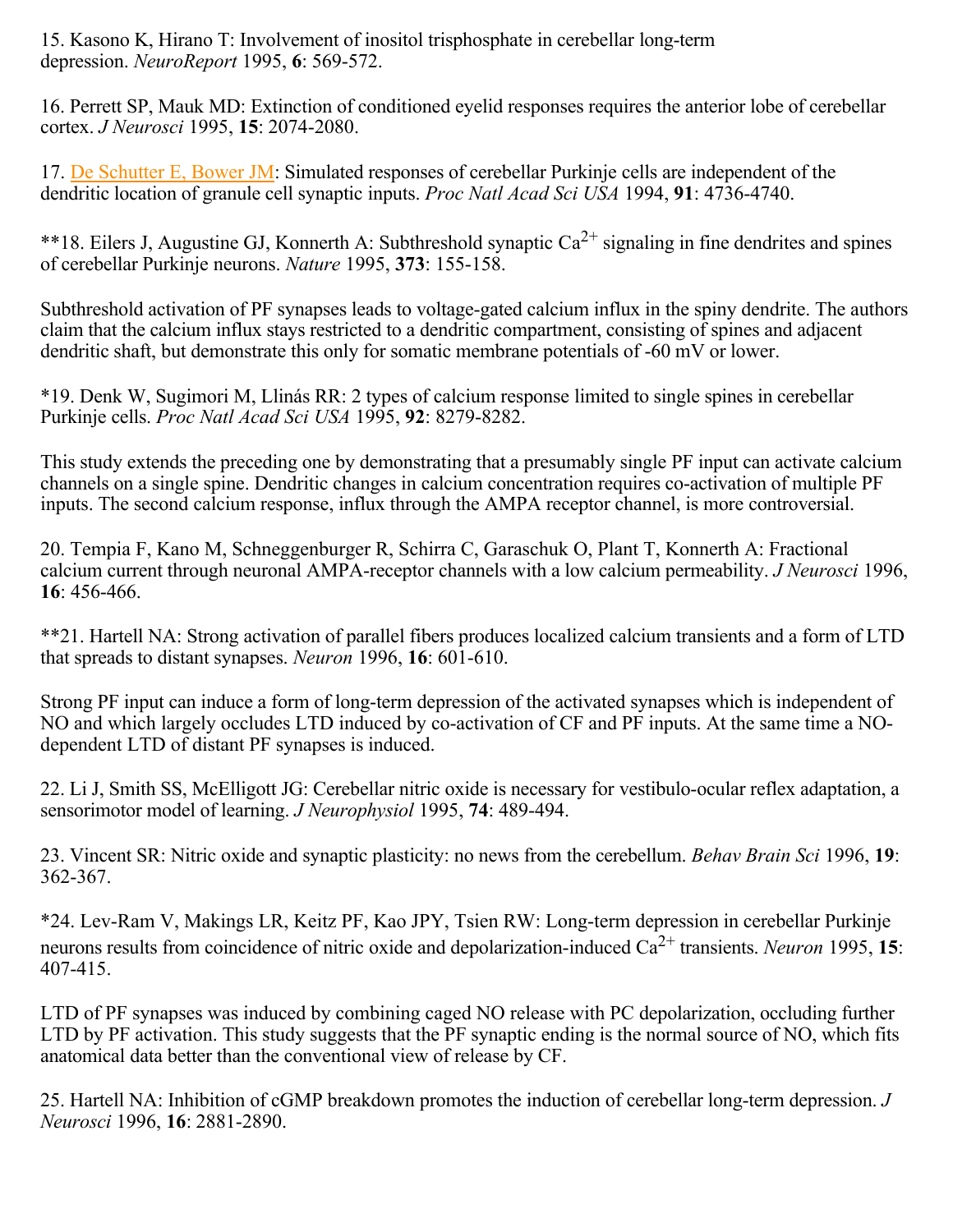26. Kano M: Long-lasting potentiation of GABAergic inhibitory synaptic transmission in cerebellar Purkinje cells: its properties and possible mechanisms. *Behav Brain Sci* 1996, **19**: 354-361.

27. Chen L, Bao SW, Lockard JM, Kim JJ, Thompson RF: Impaired classical eyeblink conditioning in cerebellar-lesioned and Purkinje cell degeneration (pcd) mutant mice. *J Neurosci* 1996, **16**: 2829-2838.

28. Logan CG, Grafton ST: Functional anatomy of human eyeblink conditioning determined with regional cerebral glucose metabolism and positron-emission tomography. Proc Natl Acad Sci USA 1995, 92: 7500-7504.

\*29. Gerlai R: Gene-targeting studies of mammalian behavior: is it the mutation or the background genotype? *Trends Neurosci* 1996, **19**: 177-181.

The relevance of gene-targetting techniques as they are currently employed in studying the behavioral impact of single gene mutations is questioned. The embryonic stem cells usually originate from a strain of mice with serious neurological deficits.

30. Aiba A, Kano M, Chen C, Stanton ME, Fox GD, Herrup K, Zwingman TA, Tonegawa S: Deficient cerebellar long-term depression and impaired motor learning in mGluR1 mutant mice. *Cell* 1994, **79**: 377-388.

31. Conquet F, Bashir ZI, Davies CH, Daniel H, Ferraguti F, Bordi F, Franz-Bacon K, Reggiani A, Matarese V, Condé F, Collingridge GL, F. C: Motor deficit and impairment of synaptic plasticity in mice lacking mGluR1. *Nature* 1994, **372**: 237-243.

32. Kashiwabuchi N, Ikeda K, Araki K, Hirano T, Shibuki K, Takayama C, Inoue T, Kutsuwada T, Yagi T, Kang Y, Aizawa S, Mishina M: Impairment of motor coordination, Purkinje cell synapse formation, and cerebellar long-term depression in gluRd2 mutant mice. *Cell* 1995, **81**: 245-252.

33. Shibuki K, Gomi H, Chen L, Bao SW, Kim JSK, Wakatsuki H, Fujisaki T, Fujimoto J, Katoh A, Ikeda T, Chen C, Thompson RF, Itohara S: Deficient cerebellar long-term depression, impaired eyeblink conditioning and normal motor coordination in GFAP mutant mice. *Neuron* 1996, **16**: 587-599.

\*\*34. Chen C, Kano M, Abeliovich A, Chen L, Bao SW, Kim JJ, Hashimoto K, Thompson RF, Tonegawa S: Impaired motor coordination correlates with persistent multiple climbing fiber innervation in PKC gamma mutant mice. *Cell* 1995, **83**: 1233-1242.

Persistent multiple CF innervation of PCs in mutant mice with normal cerebellar LTD and intact eyeblink conditioning leads to severe motor coordination deficits. These results are compared to other gene-targetting studies which affected cerebellar LTD.

35. Kano M, Hashimoto K, Chen C, Abeliovich A, Aiba A, Kurihara K, Watanabe M, Inoue Y, Tonegawa S: Impaired synapse elimination during cerebellar development in PKC gamma mutant mice. Cell 1995, 83: 1223-1231.

36. Crépel F: Regression of functional synapses in the immature mammalian cerebellum. *Trends Neurosci* 1982, 5: 266-269.

37. Simpson JI, Wylie DR, De Zeeuw CI: On climbing fiber signals and their consequences. *Behav Brain Sci* 1996, 19: 384-398.

38. Sugihara I, Lang EJ, Llinás R: Uniform olivocerebellar conduction time underlies Purkinje cell complex spike synchronicity in the rat cerebellum. *J Physiol (London)* 1993, **470**: 243-271.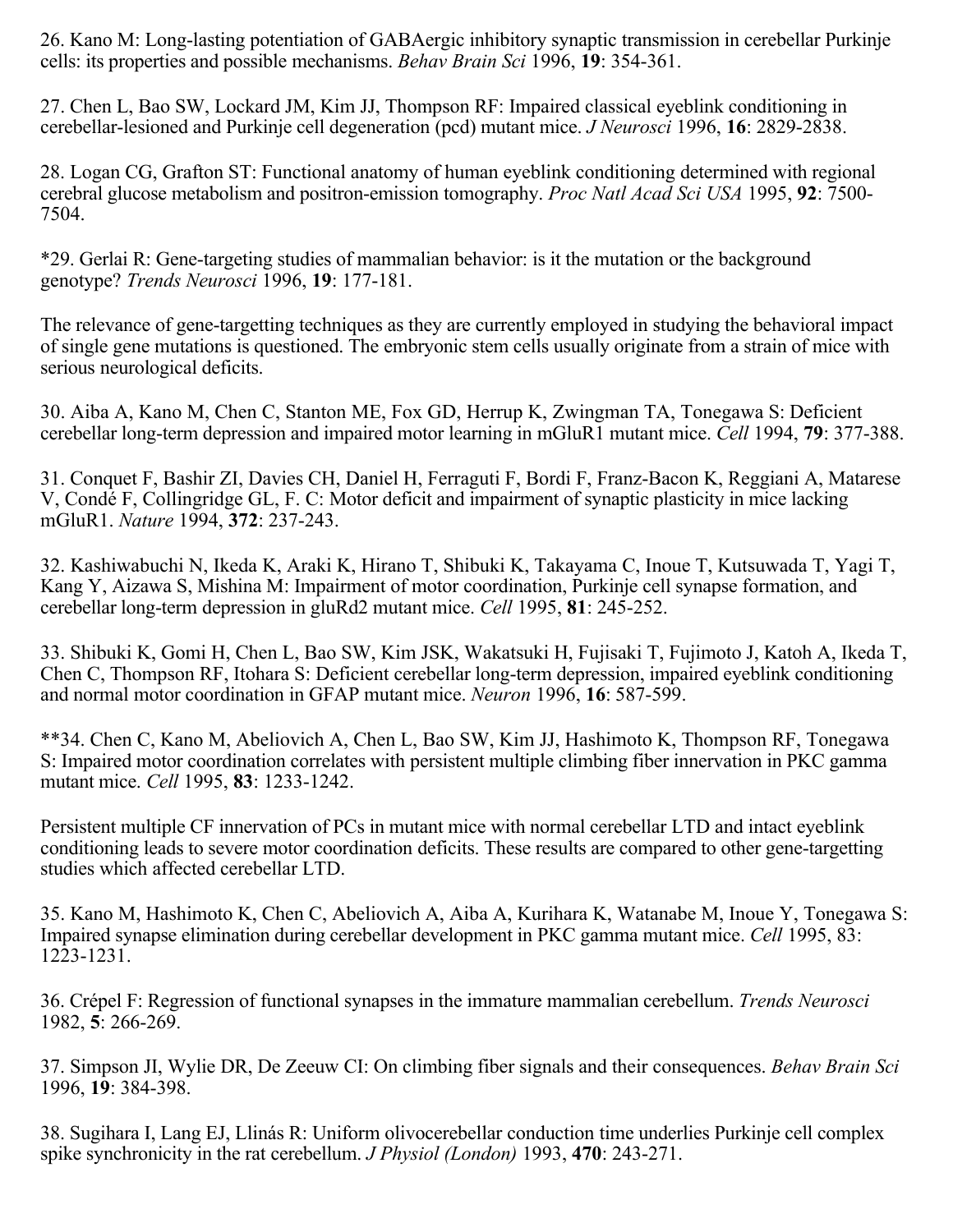\*39. Welsh JP, Lang EJ, Sugihara I, Llinás R: Dynamic organization of motor control within the olivocerebellar system. *Nature* 1995, **374**: 453-457.

Multi-microelectrode recordings in the rat cerebellar hemisphere are used to investigate spatio-temporal activation of CF inputs during a trained movement (tongue protrusion). The rhythmic, synchronous patterns are interpreted to be motor commands controlling muscle activation.

40. De Zeeuw CI, Lang EJ, Sugihara I, Ruigrok TJH, Eisenman LM, Mugnaini E, Llinás R: Morphological correlates of bilateral synchrony in the rat cerebellar cortex. *J Neurosci* 1996, **16**: 3412-3426.

\*41. Bower JM: Is the cerebellum sensory for motor's sake or motor for sensory's sake: The view from whiskers of a rat? *Prog Brain Res* 1996, in press.

It is argued that the cerebellum primarily controls the quality of sensory input. An extensive review presents refreshing reinterpretations of established experimental data. It is argued, for example, that the vestibulo-ocular reflex is primarily sensory, improving the quality of vision, but needs to use the motor system to achieve its goal.

42. Keating JG, Thach WT: Nonclock behavior of inferior olive neurons: interspike interval of Purkinje cell complex spike discharge in the awake behaving monkey is random. *J Neurophysiol* 1995, **73**: 1329-1340.

43. Aggelopoulos NC, Duke C, Edgley SA: Nonuniform conduction time in the olivocerebellar pathway in the anesthetized cat. *J Physiol (London)* 1995, **486**: 763-768.

44. Leiner HC, Leiner AL, Dow RS: The underestimated cerebellum. *Hum Brain Mapp* 1995, **2**: 244-254.

45. Thach WT: On the specific role of the cerebellum in motor learning and cognition: clues from PET activation and lesion studies in man. *Behav Brain Sci* 1996, **19**: 411-431.

\*\*46. Gao JH, Parsons LM, Bower JM, Xiong JH, Li JQ, Fox PT: Cerebellum implicated in sensory acquisition and discrimination rather than motor control. *Science* 1996, **272**: 545-547.

Functional magnetic resonance imaging shows that cerebellar dentate nucleus activation is increased whenever a passive (hands and fingers immobilized) or active (using the fingers to feel the shape of balls) sensory task requires discrimination (left-to-right comparison). A pure motor task (picking up balls) results in the smallest activation.

47. Seitz RJ, Roland PE, Bohm C, Greitz T, Stone-Elander S: Somatosensory discrimination of shape: tactile exploration and cerebral activation. *Eur J Neurosci* 1991, **3**: 481-492.

48. Rauch SL, Savage CR, Brown HD, Curran T, Alpert NM, Kendrick A, Fischman AJ, Kosslyn SM: A PET investigation of implicit and explicit sequence learning. *Hum Brain Mapp* 1995, **3**: 271-286.

49. Doyon J, Owen AM, Petrides M, Sziklas V, Evans AC: Functional anatomy of visuomotor skill learning in human subjects examined with positron emission tomography. *Eur J Neurosci* 1996, **8**: 637-648.

50. Dash BMS: Role of peripheral inputs in cerebellar tremor. *Movem Dis* 1995, **10**: 622-629.

51. Raymond JL, Lisberger SG, Mauk MD: The cerebellum: a neuronal learning machine? Science 1996, 272: 1126-1131.